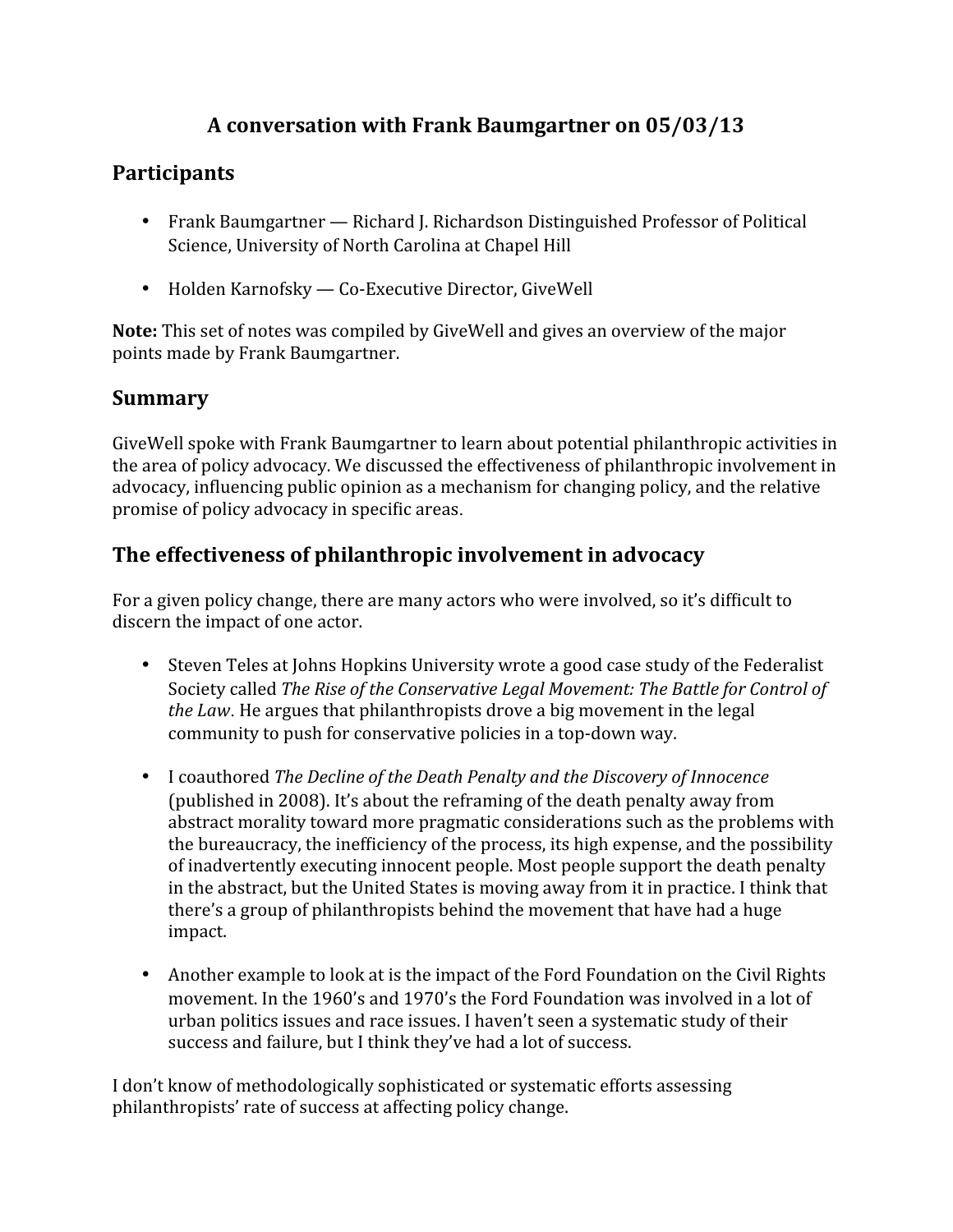GiveWell: I know that Atlantic Philanthropies and the Robert Wood Johnson Foundation are thought to have played a role in the recent healthcare bill. I don't know of studies of that.

Neither do I.

### GiveWell: Do you think it would be feasible for us to fund such a study?

I think a lot of people would be interested in evaluating the ability of philanthropists to create social change.

GiveWell: Why don't you think that anybody's done this?

I don't think any scholars have a list of what the philanthropic agenda items are. If you had a sample of the big philanthropies, it would be an interesting research project. There might be relatively simple ways of doing this – graduate students could do it as a part of their theses.

### **Case studies of policy change**

GiveWell: Has anybody looked at the return on investment of policy advocacy by corporations or nonprofits? For example, the impact of the Sierra Club?

Mark Smith wrote *American Business and Political Power: Public Opinion, Elections, and Democracy*, which studies success rate of the US Chamber of Commerce*.* He took the annual reports of the US Chamber of Commerce every year between WWII and 2005, listed their top 10 legislative priorities, and examined whether they won or lost each year, and found that they succeeded about 50% of the time. The Chamber of Commerce reflects consensus views of all US businesses, of variable sizes and industries. The things that they focused on tended to galvanize the labor movement and the Democratic movement against them. It's a very interesting research project.

I don't think that this has been done for any other group.

There's a lot of study of particular policy reforms and changes.

- Chris Basso wrote a review of the environmental interest groups called *Environment, Inc.: From Grassroots to Beltway*. He also wrote *Pesticides and Politics*, which discusses the work of the environmental movement on pesticide policy in the 1970's and 1980's.
- The current movement to restrict and eventually abolish the death penalty is an interesting example.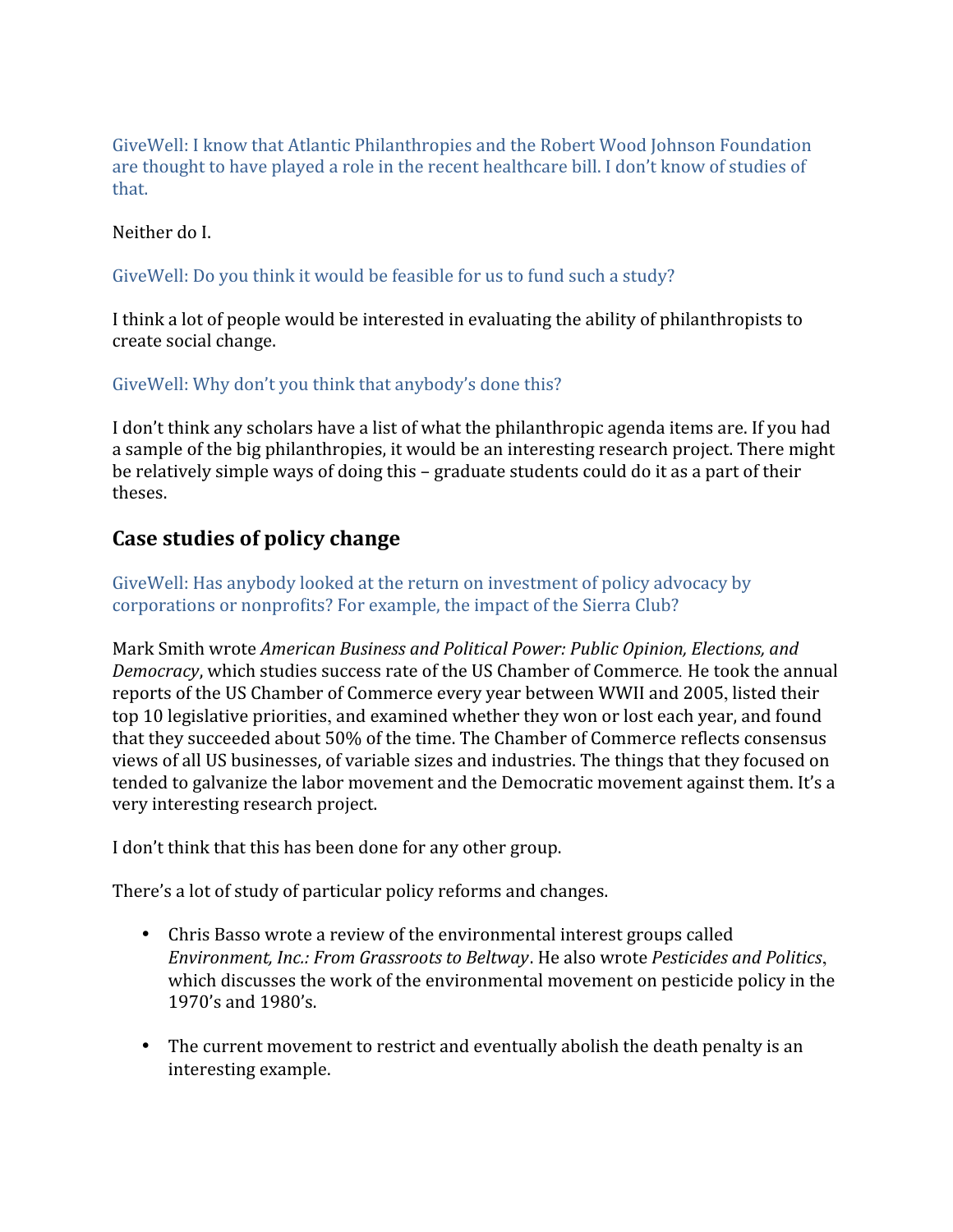Maryland just abolished the death penalty, and it's the  $6<sup>th</sup>$  state to do so in the past 6 years. Five of the 6 were abolished by vote of the legislature. No state had voted to abolish since 1972 until about 6 years ago in New Jersey. Now each year, one state abolishes. The shift is surprising. People are still very tough on crime, but the death penalty has been separated out from that.

There's a group called "Conservatives Against the Death Penalty," which is opposed to the death penalty because of its financial cost.

It's interesting that the reasons for people's views shifting are the death penalty's expense, its racial bias, and the fact that sometimes innocent people are executed, rather than a shift in people's position on the death penalty in the abstract.

• Something worth highlighting is the "Thurgood Marshall Myth." Because the Civil Rights movement was very prominent, and because of Thurgood Marshall's role in it, people believe that the court system is a good vehicle for helping marginalized populations. But the example is unrepresentative.

# **Major shifts in public opinion and policy**

In *Agendas and Instability in American Politics* we studied examples of major shifts in public opinion and policy - cases where it seemed least likely that a lobbying force would lose its influence.

- In the 1970's, the tobacco industry appeared to have insurmountable lobbying power on account of having money and employees, and generating a great deal of tax revenue for the government. Even the most powerful lobbying group can be defeated.
- In the 1950's, there was a push for more nuclear power which was supported by the US government. That switched in the 1960's, despite the fact that the lobbying power for nuclear power appeared to be insurmountable.

In the long run you can see these big changes. You can be in a period of equilibrium where political power is organized in a certain way, but when that starts to crack, the cracks have a way of building upon themselves and creating very dramatic but rare policy reversals.

It would be interesting to develop a model for assessing how likely it is that a given policy is on the cusp of change. Usually it's very salient, but occasionally it happens unexpectedly.

A possible way for a philanthropist to influence policy is by raising public consciousness of an issue. This can be done via

- Hosting conferences
- Commissioning influential papers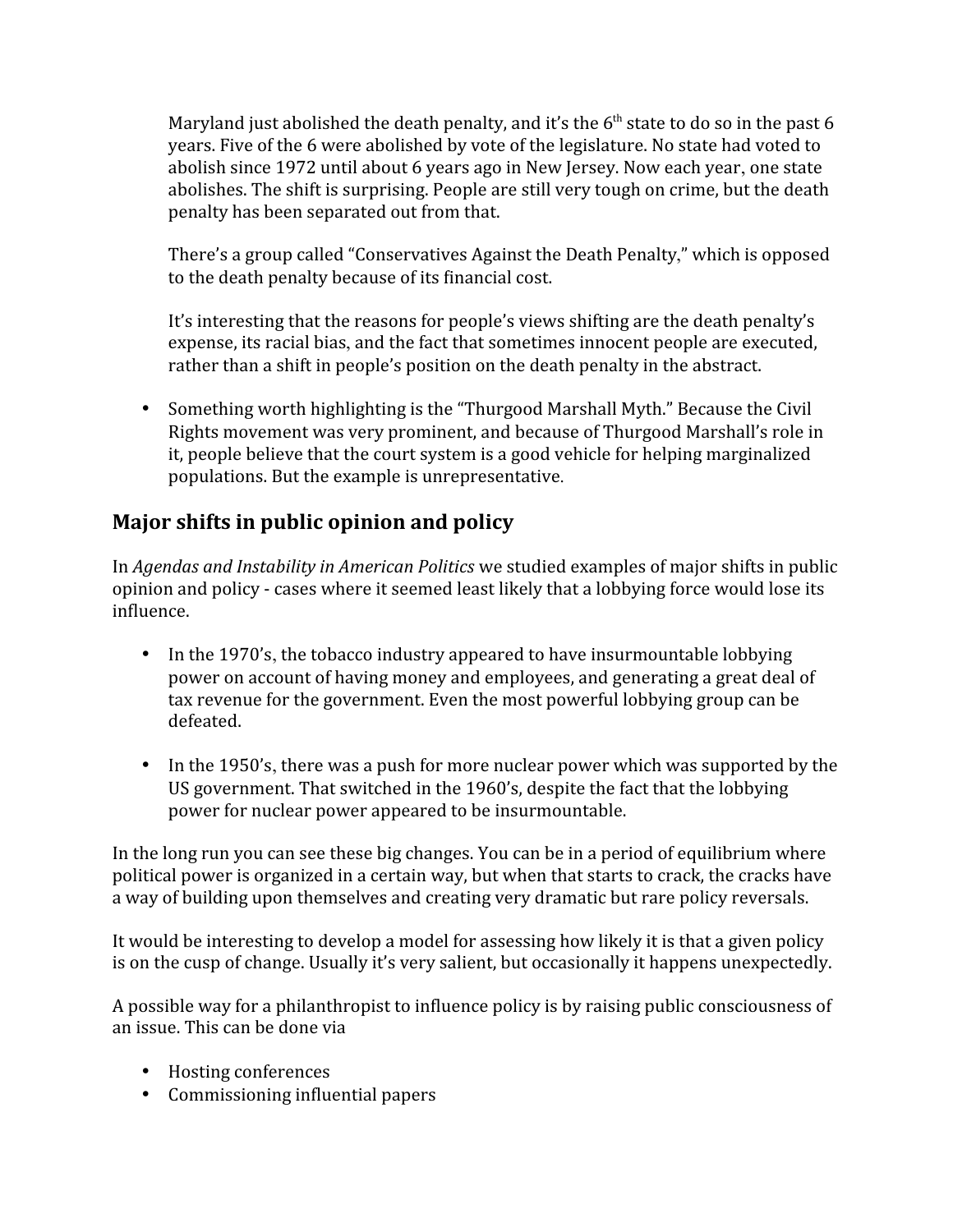- Commissioning a synthesis of the relevant literature
- TV shows

GiveWell: You seem to be focusing on public opinion rather than on "grasstops" lobbying.

In order to change the direction of public policies, it's often important to reframe the discussion around them. For example, the framing of smoking as a public health problem (due to second hand smoke) was instrumental in changing laws around smoking.

GiveWell: Something that we've thought about is that it might be possible for a philanthropist to affect a change in a small and ignored policy, simply by presenting the other side of an argument to congressmen.

There are definitely potential opportunities of this type. The US government budget is \$3.7 trillion per year, and some of the money is unnecessarily wasted. For example, during WWII, the military used a lot of blimps, and so the government instituted a policy of funding a helium reserve, and this policy persisted until very recently, even though there was no longer a need for it.

Sometimes good policies are not enacted even though their benefits far exceed their costs, because the beneficiaries aren't organized enough to lobby for them. For example, in our 2009 book on lobbying, we studied an effort to create a federal mandate for all newborns to be tested for hearing, so that parents would know whether or not their child was deaf. The policy only cost \$8/infant, but the savings came to various social groups such as parents, schools, and various social service agencies who eventually would pay the cost of a misdiagnosis for a learning disability, but the cost would have been paid directly by Medicare, Medicaid, or insurance groups. So there was a mismatch between who would pay, and who would benefit. A stronger policy advocate could have helped there.

### **Specific policy issues**

Every policy issue has some lobbyists, because every policy affects somebody. Even when the intended beneficiaries of a policy don't have a political voice, those who might be employed or laid off often have a voice. But some policy advocacy areas are less crowded than others.

GiveWell: We'd like to know about how crowded some specific areas of policy are, and whether they might represent promising focal points for a philanthropist:

• **Holistic immigration liberalization**

I don't know of much work that's being done promoting this. Even though people can associate with the perspective that immigrants work hard and have a lot to offer America, the perspective hasn't been voiced very much in discussion of policy. So maybe there's an opportunity to change the discourse in that direction.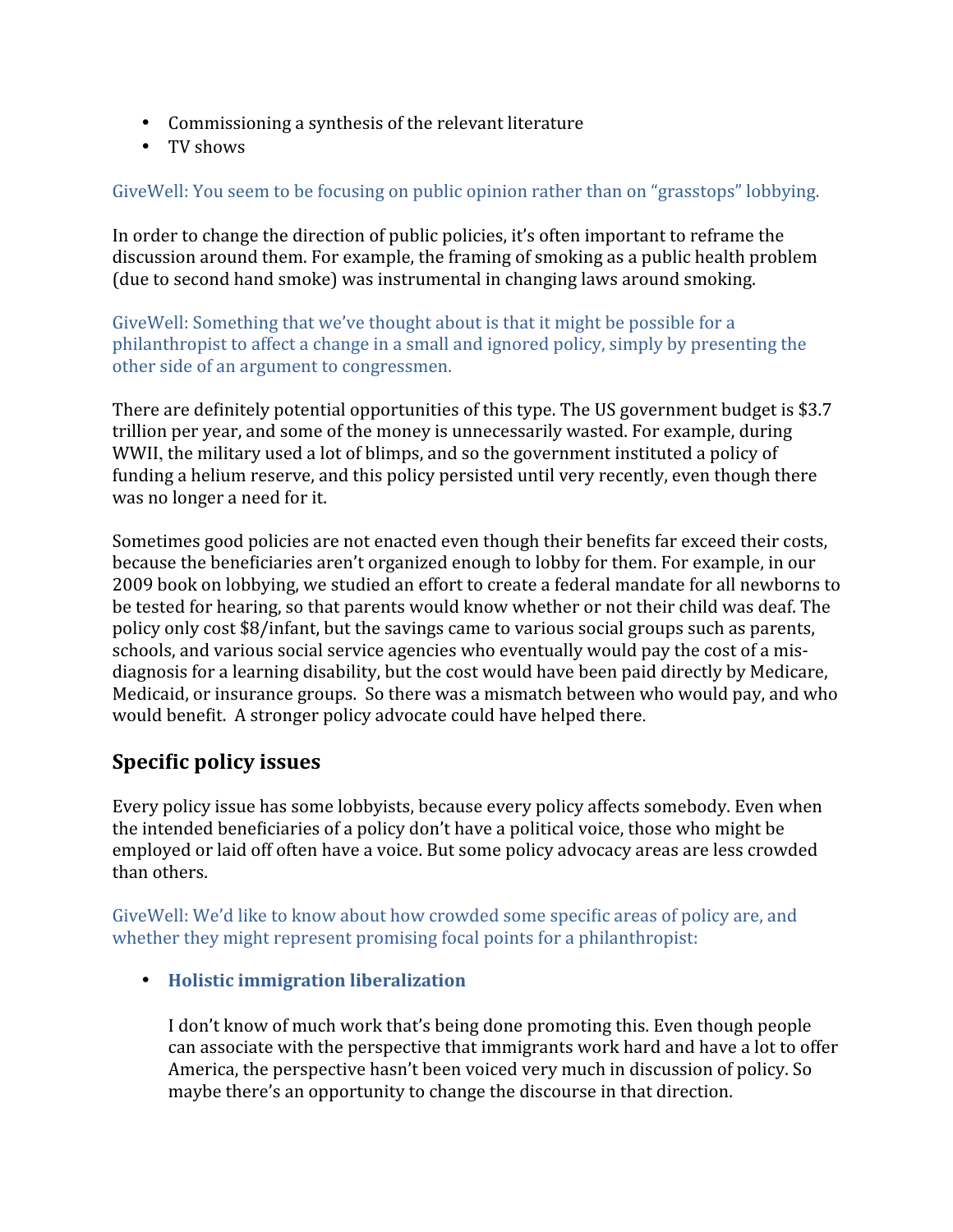• **Increasing quotas of work visas and coming to bilateral immigration agreements with trusted countries**

All that I've seen of this type is a push from software companies to be able to get visas for foreign software engineers. There's not much organized rhetoric on this issue.

#### • **Environmental issues and animal welfare**

These issues are very crowded.

• **Gay marriage**

There's enough momentum behind legalizing gay marriage so that it will likely happen based on the current momentum that we can already see.

#### • **Campaign finance reform**

It's difficult to implement policies that restrict campaign contributions to fund advertisements, because in the United States, ads are often defended as falling under the constitutional protection of free speech. On the other hand, ads for tobacco were prohibited, so it could be possible.

Rather than pushing for legal changes, it may be more effective to promote cultural norms of candidates' drawing donations from a diverse range of citizens. This could help level the playing field.

#### • **Monetary policy**

This is a very crowded and controversial area, because of ideological polarization on macroeconomic issues.

#### • **Foreign aid**

There seems to be very little advocacy for more foreign aid, or more effective foreign aid.

- **Criminal justice reform** is an important issue. There's been discussion of the need for law enforcement officials to push for more sound policies – there's polarization between prosecution and defense, and law enforcement officials have extra credibility on account of their official status.
- **Voter promotion and suppression** is an important issue that's pretty crowded.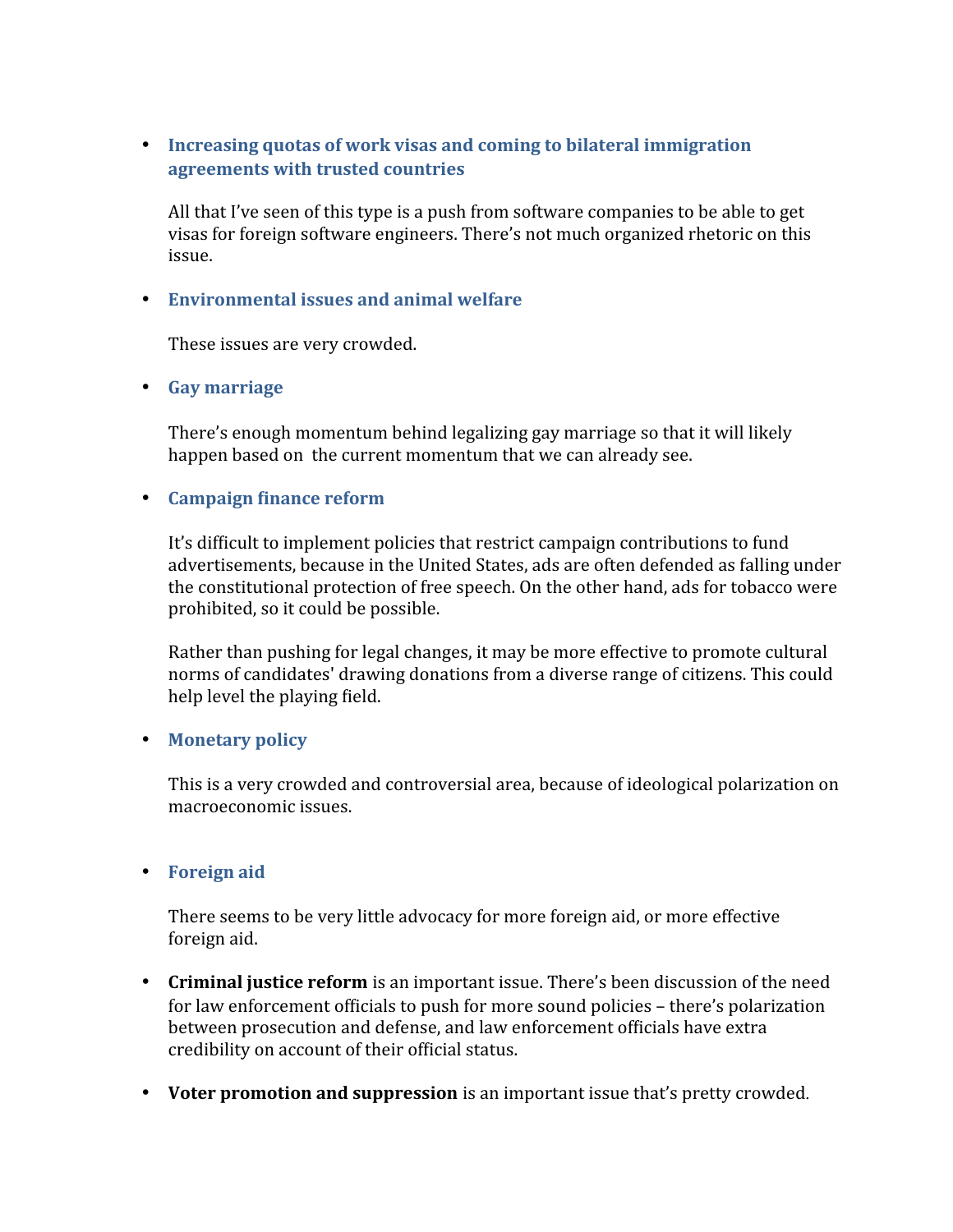Some important advocacy issues that are being neglected are:

- **Sexual violence at universities:** There's a problem of universities not adequately addressing sexual violence amongst their students. They don't want to be perceived as harboring sexual violence, and so have a tendency to ignore or suppress information about it. Though universities have police forces, which do work to protect victims against sexual violence, the police forces report to universities, and penalties for rape are often less severe than they would be if they were handled by government police.
- **Child welfare:** Government policy toward small children is not very favorable. William Gormley discusses this in his book *Voices for Children: Rhetoric and Public Policy*.
- **Various issues affecting unpopular subpopulations:** There is an issue of advocacy groups dissociating themselves from the least popular or mobilized members of their constituencies, and this resulting in these members not being represented by advocacy groups. (Ironically, many of the un-mobilized sectors, even of groups seeking to represent the poor and the weak, are the most needy sub-sets of those organizations. Dara Strolovitch's book, *Affirmative Advocacy*, gives a powerful account of these biases.)

In particular, illegal immigrants and criminals don't have many advocates, even amongst groups that one would most expect to advocate for them. Groups that support African Americans and Latinos focus on emphasizing the best representatives of their groups, and don't support the African Americans and Latinos who are suffering from a bad prison system, because they don't want to be associated with criminals.

• **University funding (as a mechanism for attracting talent to the US):** There's been little advocacy for funding for universities that comes from the perspective that high quality universities in the US draw a lot of international talent to the US. Raising awareness of this phenomenon could be a promising philanthropic activity.

# **Books to read about policy change in general**

GiveWell: We found the book *Lobbying and Policy Change: Who Wins, Who Loses, and Why* that you coauthored to be very helpful in becoming oriented with respect to how lobbying and policy change works. Are there other similar books that you would recommend?

• *Lobbying and Policymaking* by Kenneth Godwin, Scott Ainsworth and Erik Godwin. This book is framed as a response to our book. One thing that they included that we didn't is material on government contractors lobbying in order to get contracts.